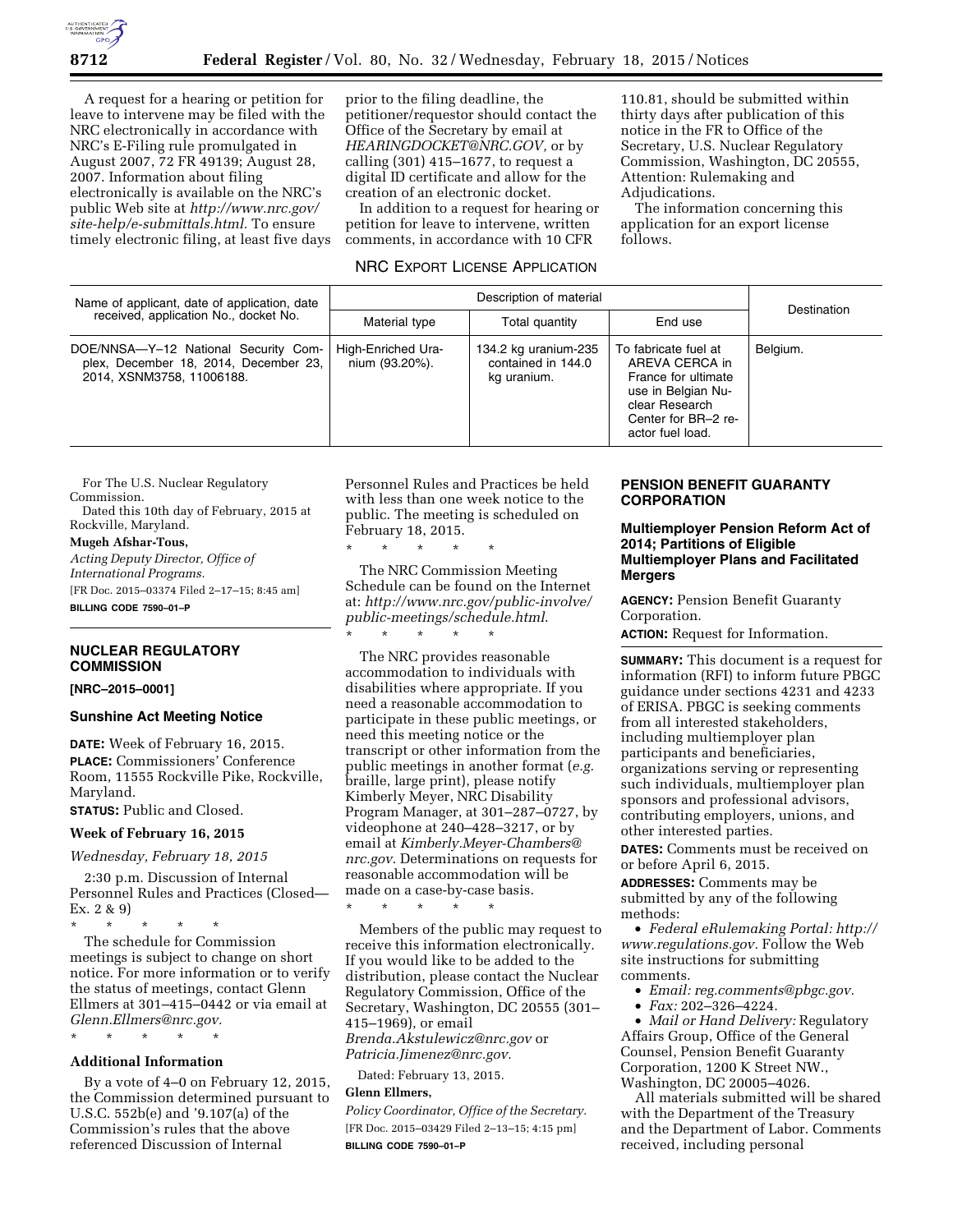information provided, will be posted to *[www.pbgc.gov.](http://www.pbgc.gov)* Copies of comments may also be obtained by writing to Disclosure Division, Office of the General Counsel, Pension Benefit Guaranty Corporation, 1200 K Street, NW., Washington, DC 20005–4026 or calling 202–326–4040 during normal business hours. (TTY and TDD users may call the Federal relay service tollfree at 1–800–877–8339 and ask to be connected to 202–326–4040.)

### **FOR FURTHER INFORMATION CONTACT:**

Joseph J. Shelton (*[shelton.joseph@](mailto:shelton.joseph@pbgc.gov) [pbgc.gov](mailto:shelton.joseph@pbgc.gov)*), Office of the General Counsel, at 202–326–4000, ext. 6559, or Constance Markakis (*[markakis.constance@pbgc.gov](mailto:markakis.constance@pbgc.gov)*), Office of Negotiations and Restructuring, at 202–326–4000, ext. 6779; (TTY/TDD

users may call the Federal relay service toll-free at 1–800–877–8339 and ask to be connected to 202–326–4024.)

# **SUPPLEMENTARY INFORMATION:**

#### **Background**

The Pension Benefit Guaranty Corporation (PBGC) is a Federal corporation created under the Employee Retirement Income Security Act of 1974 (ERISA) to guarantee the payment of pension benefits earned by more than 41 million American workers and retirees in nearly 24,000 private-sector defined benefit pension plans. PBGC administers two insurance programs one for single-employer defined benefit pension plans and a second for multiemployer defined benefit pension plans.

The multiemployer program protects benefits of approximately 10 million workers and retirees in approximately 1,400 plans. A multiemployer plan is a collectively bargained pension arrangement involving two or more unrelated employers, usually in a common industry, such as construction or trucking, where workers may move from employer to employer on a regular basis.

Under PBGC's multiemployer program, when a plan becomes insolvent, PBGC provides financial assistance directly to the insolvent plan sufficient to pay guaranteed benefits to participants and beneficiaries, and the reasonable and necessary administrative expenses of the insolvent plan.

The focus of this RFI is on two new statutory provisions regarding multiemployer partitions and mergers that apply *only* to multiemployer pension plans. The provisions were enacted on December 16, 2014, as part of the Multiemployer Pension Reform Act of 2014, Division O of the Consolidated and Further Continuing

Appropriations Act, 2015, Public Law 113–235 (MPRA). The first is section 122 of MPRA, which replaced the multiemployer partition rules under section 4233 of ERISA with new rules. The second is section 121 of MPRA, which added a new provision to the multiemployer merger rules under section 4231 of ERISA. Below is a summary of those rules.

# *Partitions of Eligible Multiemployer Plans Under MPRA*

Before MPRA, PBGC could partition a multiemployer plan likely to become insolvent on its own accord or upon application by a plan sponsor. In either case, however, partition was only available in certain limited circumstances involving employer bankruptcies, and the liabilities transferred were those directly attributable to service with bankrupt employers. Under the partition order, those liabilities and an equitable share of assets were transferred to a new plan created by the partition (which was both a terminated plan and a successor plan under Title IV of ERISA), at which point the original plan was no longer responsible for the transferred liabilities.1 Section 122 of MPRA replaced this framework with new rules under section 4233 of ERISA.

Section 4233(a)(1), as amended by MPRA, provides that upon the application by the plan sponsor of an ''eligible multiemployer plan,'' PBGC may order a partition. The statute requires PBGC to make a determination on an application for partition not later than 270 days after the date the application was filed (or, if later, the date the application was completed) in accordance with regulations to be promulgated by PBGC. Under section 4233(a)(2), the plan sponsor must provide notice of the application for partition to participants and beneficiaries (in the form and manner prescribed by regulation) not later than 30 days after submitting an application. Because regulations are required to implement section 4233 of ERISA, including the procedures for the plan sponsor to submit an application for partition, PBGC has determined that a plan sponsor may submit an application for partition only on or after a date to be specified in regulations.

Section 4233(b) prescribes five requirements that must be satisfied for PBGC to determine that a plan is an

''eligible multiemployer plan'' for purposes of section 4233 of ERISA:

1. Section 4233(b)(1) provides that the plan must be in critical and declining status as defined in section 305 of ERISA (section 432 of the Internal Revenue Code (Code)).

2. Under section 4233(b)(2), PBGC must determine, after consultation with the Participant and Plan Sponsor Advocate selected under section 4004, that the plan sponsor has taken (or is taking concurrently with an application for partition) all reasonable measures to avoid insolvency, including the maximum benefit suspensions under section 305(e)(9) of ERISA (section 432(e)(9) of the Code), if applicable.

3. Under section 4233(b)(3), PBGC must reasonably expect that: (A) Partition will reduce PBGC's expected long-term loss with respect to the plan; and (B) partition is necessary for the plan to remain solvent.

4. Under section 4233(b)(4), PBGC must certify to Congress that its ability to meet existing financial assistance obligations to other plans (including any liabilities associated with multiemployer plans that are insolvent or that are projected to become insolvent within 10 years) will not be impaired by the partition.

5. Section 4233(b)(5) requires that the cost of the partition to the PBGC arising from the partition be paid exclusively from PBGC's multiemployer fund.

Upon approval by PBGC, section 4233(c) requires that the order of partition provide for a transfer of the minimum amount of liabilities necessary for the transferring plan (*i.e.,*  the original plan) to remain solvent. Under sections  $4233(d)(1)$  and  $(2)$ , the benefits in the plan created by the partition (the successor plan) are subject to the multiemployer benefit guarantee limits under section 4022A, and the plan sponsor and administrator of the original plan will also be the plan sponsor and administrator of the successor plan.

Section 4233(d)(3) prescribes special withdrawal liability rules that apply for 10 years following the date of the partition order. In the event an employer withdraws from the plan that was partitioned (the original plan) within 10 years of the partition, withdrawal liability is computed with respect to the original plan and the plan that was created by the partition order (the successor plan). If the withdrawal occurs more than 10 years after the date of the partition order, withdrawal liability is computed only with respect to the original plan (and not with respect to the successor plan).

<sup>1</sup>Upon plan insolvency, PBGC provided the terminated plan with financial assistance to cover the cost of PBGC-guaranteed benefits and reasonable and necessary administrative expenses.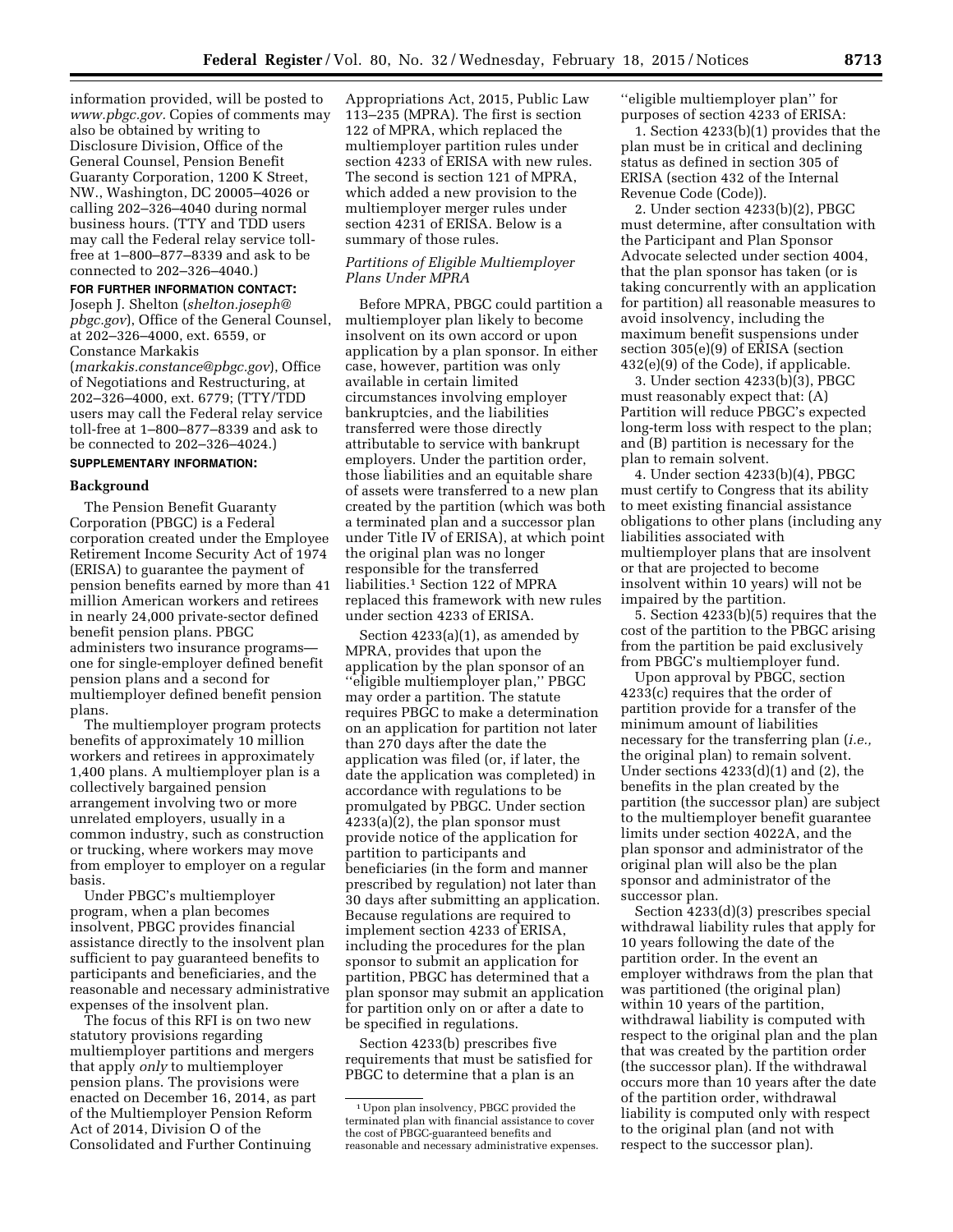Section 4233(e)(1) prescribes a continuing payment obligation that applies to the plan that was partitioned (the original plan), which requires it to pay a monthly benefit to each participant and beneficiary whose guaranteed benefit was transferred to the successor plan in the amount by which the benefit that would be paid under the original plan's terms (after taking into account any benefit suspensions under section 432(e)(9) of the Code and any plan amendments following the partition effective date) exceeds the PBGC-guaranteed benefit amount for that person.2

Section  $4233(e)(3)$  sets forth a special premium rule that applies to the plan that was partitioned (the original plan), which requires it to pay the premiums for the participants whose benefits were transferred to the successor plan for each year during the 10-year period following the partition effective date. Finally, section 4233(f) provides notice requirements that apply to PBGC (not plan sponsors).

# *Facilitated Mergers and Financial Assistance Under MPRA*

Section 121 of MPRA amends, but does not replace, the existing multiemployer merger rules under section 4231. Specifically, it adds section 4231(e), which gives PBGC new statutory authority to facilitate the merger of two or more multiemployer plans if certain requirements are met. In contrast to the partition rule discussed above, a regulation is *not* required to implement section 4231(e). Nevertheless, PBGC is considering issuing guidance under that section so that applicants have advance notice of the expected showing they must make to demonstrate satisfaction of the new statutory criteria.

Section 4231(e)(1) provides that when requested to do so by the plan sponsors, PBGC may take such actions as it deems appropriate to promote and facilitate the merger of two or more multiemployer plans if it determines, after consultation with the Participant and Plan Sponsor Advocate, that the following conditions are met:

• The transaction is in the interests of the participants and beneficiaries of at least one of the plans; and

• The transaction is not reasonably expected to be adverse to the overall interests of the participants and beneficiaries of any of the plans.

For purposes of section  $4231(e)$ , ''facilitation'' may include training, technical assistance, mediation, communication with stakeholders, and support with related requests to other government agencies.

Section 4231(e)(2) prescribes four requirements that must be satisfied for PBGC to provide financial assistance. Specifically, the statute provides that to facilitate a merger that PBGC determines is necessary to enable one or more of the plans involved to avoid or postpone insolvency, PBGC may provide financial assistance only if the following conditions are met:

• One or more of the multiemployer plans participating in the merger is in critical and declining status as defined in section 305 of ERISA (section 432 of the Code);

• PBGC reasonably expects that: (i) Such financial assistance will reduce the corporation's expected long-term loss with respect to the plans involved; and (ii) such financial assistance is necessary for the merged plan to become or remain solvent;

• PBGC certifies that its ability to meet existing financial assistance obligations to other plans will not be impaired by such financial assistance; and

• PBGC financial assistance is paid exclusively from its multiemployer fund.

#### **Request for Information**

PBGC is requesting information from stakeholders on a range of issues regarding the application process for partitions and facilitated mergers to better inform its future guidance under sections 121 and 122 of MPRA.

PBGC welcomes comments from all interested stakeholders, including participants and beneficiaries, organizations serving or representing such individuals, plan sponsors and professional advisors to multiemployer plans (including those in the actuarial and legal communities), contributing employers, unions, and other interested parties. In responding, please provide as much specificity and detail as possible, as well as any supporting documentation, including research and analyses, to ensure that we have the most helpful information for future guidance. Recognizing the linkage between MPRA's partition rules and the benefit suspension rules under section 432(e)(9) of the Code, and the possibility that a plan sponsor may apply to PBGC for a partition (or facilitated merger)

concurrently with an application for benefit suspension to the Department of the Treasury, comments relating to the *interaction* between these provisions are especially welcome. PBGC is *not,*  however, seeking comments on section 432(e)(9) of the Code or any other provision of MPRA.

The Department of the Treasury is issuing its own RFI seeking comments on certain matters that may be addressed in future guidance implementing section 432(e)(9) of the Code. PBGC and the Department of the Treasury intend to coordinate on the development of their processes as a result of these RFIs.

# *Issues Affecting Both Partitions and Facilitated Mergers*

1. *Application Process:* With respect to MPRA's changes to the rules governing mergers and partitions under sections 4231 and 4233 of ERISA, respectively, on which aspects of the application process would guidance be needed or helpful?

2. *PBGC Determinations:* With respect to a PBGC determination under section 4233(b)(3) that a partition is necessary for a plan to remain solvent, or in the case of a facilitated merger involving financial assistance under section 4231(e)(2)(B) that financial assistance is necessary for a merged plan to become or remain solvent:

• What types of actuarial and plan administrative information and analysis are available to demonstrate that a partition or facilitated merger of the plan is necessary to remain solvent?

• What issues arise in demonstrating solvency over an extended duration?

3. *Small Plans:* What special concerns do small multiemployer plans and their sponsors have regarding partition and facilitated mergers?

4. *Participants and Beneficiaries:*  What special concerns do participants and beneficiaries in multiemployer plans have regarding the process for considering applications for partition and facilitated mergers?

#### *Issues Affecting Partitions Only*

5. *Notice:* With respect to the requirement under section 4233(a)(2) to provide notice to participants and beneficiaries not later than 30 days after submitting the application for partition:

• How can PBGC reduce the burden of providing the notice under current law, while still providing important information to participants and beneficiaries? Should PBGC consider issuing a model notice in future guidance?

<sup>2</sup> In addition, under section 4233(e)(2), in the event the original plan provides a benefit improvement after the effective date of the partition, the plan must pay to PBGC for each year during the 10-year period following the partition, an annual amount equal to the value of the increase in benefit payments for such year attributable to the benefit improvement (or, if less, the total benefit payments from the plan created by the partition for such year).